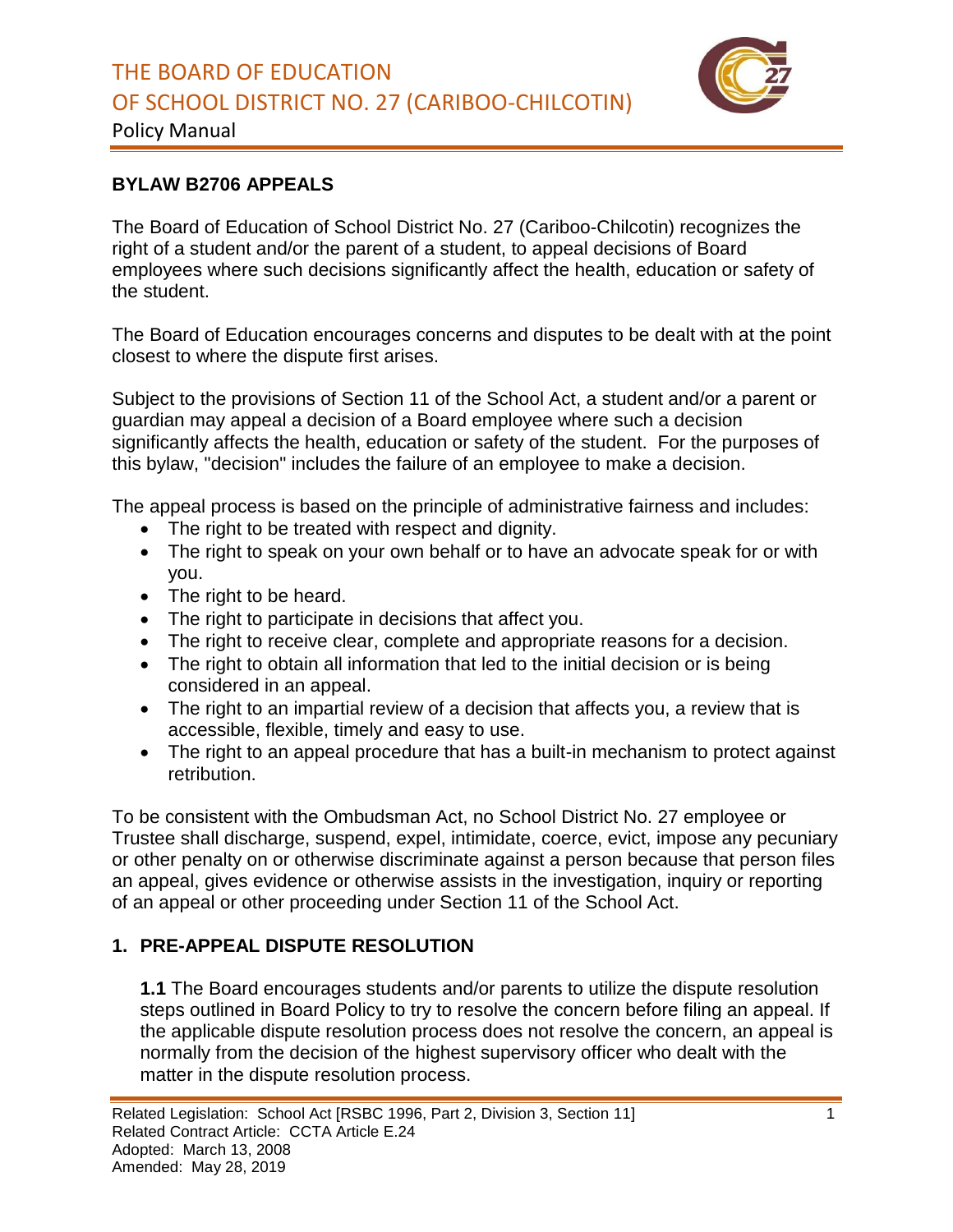#### **2. STARTING AN APPEAL**

**2.1** A parent and/or student begins the Board appeal process by presenting a Notice of Appeal in writing to the Secretary Treasurer within fifteen (15) school days after being informed of the decision that is being appealed, or from the date of completion of the dispute resolution steps referred to in 1.1, whichever is later.

**2.2** The Notice of Appeal must include:

- **a.** The name, address, phone number, date of birth and school placement of the student (including, where appropriate, grade level and home room teacher).
- **b.** The name and mailing address, phone number of the person(s) making the appeal.
- **c.** A description of the decision that is being appealed.
- **d.** The date on which the student and/or parent/guardian bringing the appeal were informed of the decision.
- **e.** The name of the Board employee(s) who made the decision being appealed.
- **f.** Particulars of the effect on the student's education, health or safety.
- **g.** The action requested, or relief sought.
- **h.** A summary of the steps taken by the student and/or parent/guardian to resolve the matter.
- **i.** Whether the person making an appeal requires any special accommodation. In order to proceed with the appeal (such as interpretation services at the hearing of the appeal).
- **2.3** The Secretary-Treasurer is responsible on behalf of the Board for:
- **a.** Receiving Notices of Appeal.
- **b.** Reviewing Notices of Appeal for completeness and timeliness.
- **c.** Giving any notices required under collective agreements.
- **d.** Receiving and distributing documents relevant to an appeal.
- **e.** Communicating with the appellants and others on matters relating to an appeal hearing, including whether the person making an appeal will attend the hearing.
- **f.** Arranging for any accommodation required.
- **g.** Scheduling hearings.

The Secretary-Treasurer may designate another staff member to carry out these responsibilities. If the Secretary-Treasurer has participated in the dispute resolution steps or is the employee whose decision is being appealed, another staff member shall be designated.

**2.4** If the Secretary Treasurer is of the opinion that:

- **a.** An appeal is not timely;
- **b.** An appeal is not an appeal of a decision of a Board employee; or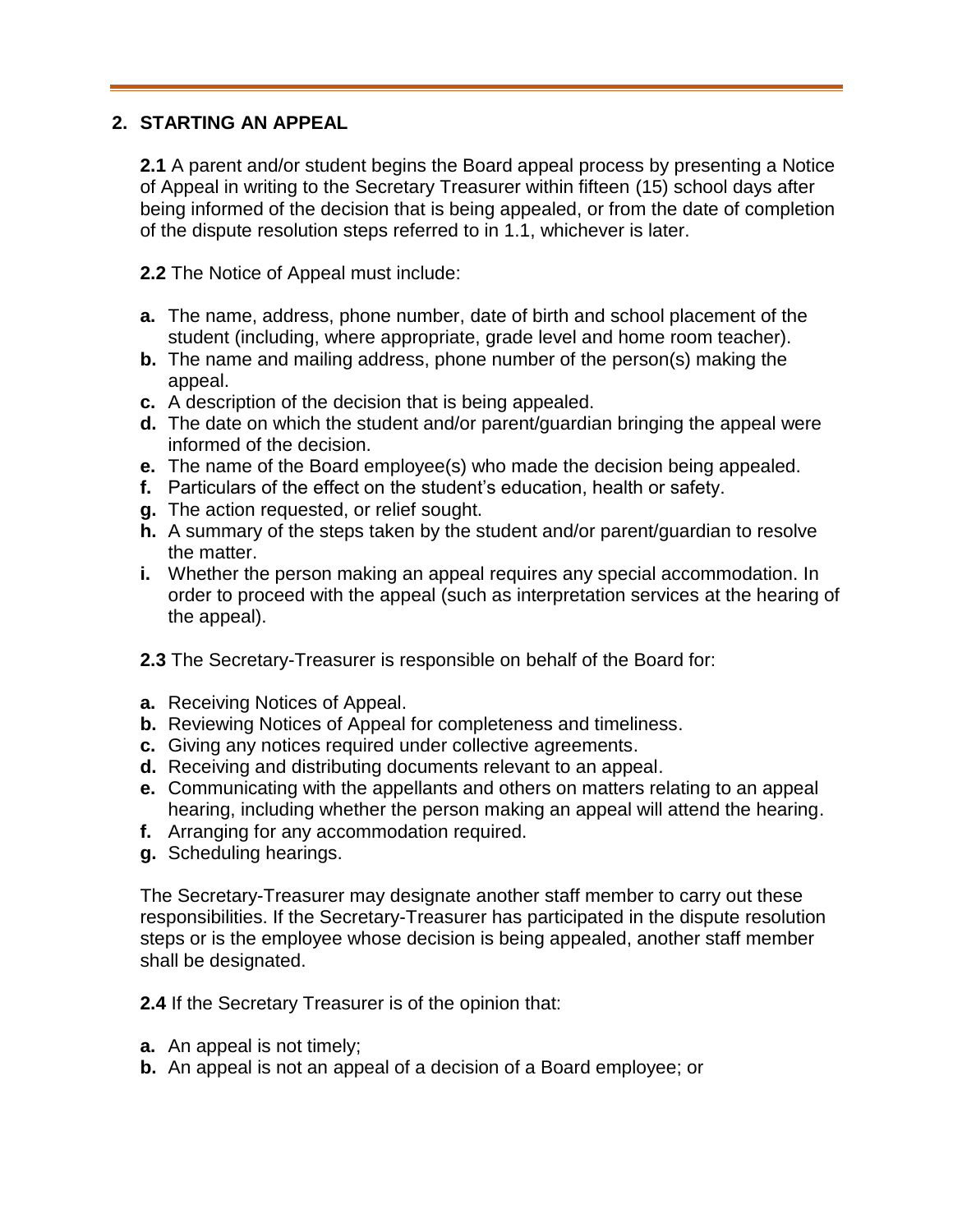# THE BOARD OF EDUCATION OF SCHOOL DISTRICT NO. 27 (CARIBOO-CHILCOTIN)



#### Policy Manual

**c.** There is any other preliminary matter that should be settled before a hearing of an appeal on its merits,

the Secretary-Treasurer may meet with the appellant to clarify the appeal.

#### **3. PRE-HEARING RESPONSIBILITIES**

**3.1** Upon receipt of the Notice of Appeal, the Superintendent shall be notified.

**3.2** Any notices required under relevant collective agreements are given.

**3.3** If the appellant is a student under the age of 19 and no parent is named as an appellant, a parent will be notified.

**3.4** If the appellant has not met with the Superintendent during the dispute resolution process, at the Superintendent's request the appellant may be required to meet with the Superintendent or a person designated by the Superintendent. A report of this meeting shall be included in the report prepared under 3.4. The report may include the Superintendent's recommendations as to whether the dispute should be referred to an outside mediator.

**3.5** The Superintendent or a person designated by the Superintendent to be responsible for investigation and presentation on the appeal will prepare a report for the Board concerning the matter under appeal and is responsible for gathering the information to be presented to the Board, other than the information to be presented by the appellant.

**3.5.1** A copy of the report prepared will be provided to the appellant no later than 48 hours before the time set for hearing.

**3.6** If requested by the appellant, the Board may determine that an appeal will be decided on the basis of written submissions only.

**3.7** The appellant is notified of the date, time and place for hearing of the appeal and of the requirement to provide any documents in advance.

**3.8**The appellant is required to provide copies of any documents on which he or she intends to rely, or copies of written submissions, no later than 24 hours before the date set for hearing.

## **4. HEARING AND DECISION**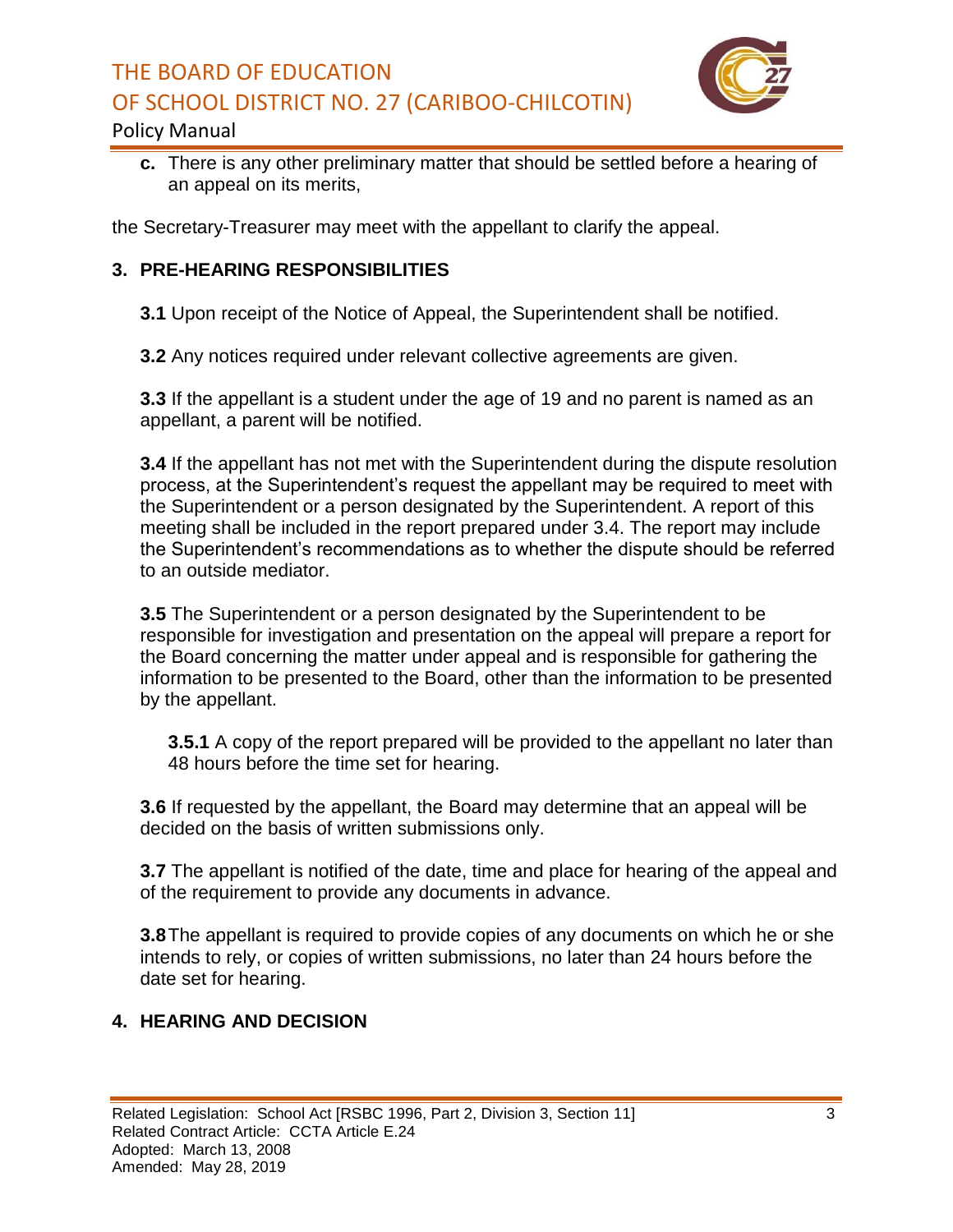# THE BOARD OF EDUCATION OF SCHOOL DISTRICT NO. 27 (CARIBOO-CHILCOTIN)



#### Policy Manual

**4.1** The Board accepts its responsibility to exercise its independent judgment when hearing appeals. In particular, an employee of the Board who has participated in making the decision being appealed, who has attempted to mediate it or who has investigated it shall not participate in the deliberations of the Board of Education on the appeal.

**4.2** Appeals and decisions on appeals will be held in closed session.

**4.3** The Board may refuse to hear an appeal where

- **a.** The appeal has not been commenced within the time set out under 2.1
- **b.** The student and/or parent or guardian has refused or neglected to discuss the decision under appeal with a person specified as directed by the Board; or
- **c.** The decision does not, in the Board's opinion, significantly affect the education, health or safety of the student.

**4.4** The Board will decide the appeal based on the oral and/or written submissions presented to it and, for an oral hearing, will determine the order of, and time allotted for, submissions.

**4.5** At any time the Board may request further information from the appellant or the Superintendent or designate and may adjourn in order that such information may be obtained.

**4.6** The Board may make any interim decision it considers necessary pending the disposition of the appeal.

**4.7** The Board may invite submissions from any person whose interests may be affected by the Board's decision on the appeal.

**4.8** The Board may hear an appeal despite any defects in form or technical irregularities and may relieve against time limits.

**4.9** The Board will confirm that each party has received all documentation provided by the other party prior to the hearing.

**4.10** At the end of each party's submission, trustees may ask questions.

**4.11** When questioning by trustees is complete, the parties will leave the proceedings and the Board will meet to decide how it will dispose of the appeal.

**4.12** The Board must make a decision within 45 days from receiving the Notice of Appeal.